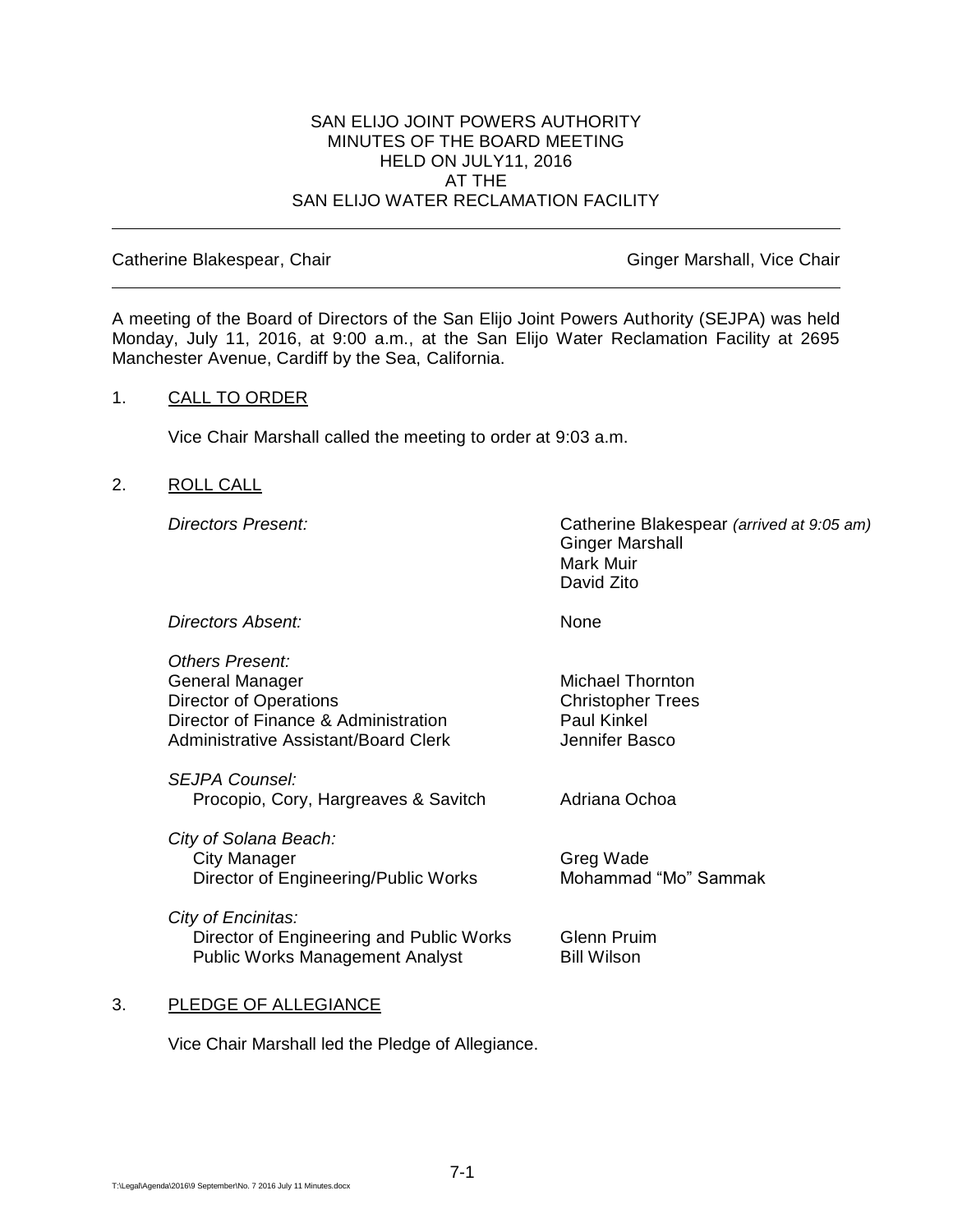# 4. ORAL COMMUNICATIONS

None

5. PRESENTATION OF AWARDS

None

6. CONSENT CALENDAR

Moved by Board Member Muir and seconded by Board Member Zito to approve the Consent Calendar.

Motion carried with the following vote of approval:

| AYES:<br>NOES:<br>ABSENT:<br>ABSTAIN: | Marshall, Muir, Zito<br><b>None</b><br><b>Blakespear</b><br>None |                                                                                                                                                                                                                        |
|---------------------------------------|------------------------------------------------------------------|------------------------------------------------------------------------------------------------------------------------------------------------------------------------------------------------------------------------|
| Agenda Item No. 7                     |                                                                  | Approval of Minutes for the June 13, 2016 meeting                                                                                                                                                                      |
| Agenda Item No. 8                     |                                                                  | Approval for Payment of Warrants and<br><b>Monthly</b><br><b>Investment Report</b>                                                                                                                                     |
| Agenda Item No. 9                     |                                                                  | San Elijo Water Reclamation Facility Treated Effluent<br>Flows - Monthly Report                                                                                                                                        |
| Agenda Item No. 10                    |                                                                  | San Elijo Joint Powers Authority Recycled Water Program<br>- Monthly Report                                                                                                                                            |
| Agenda Item No. 11                    |                                                                  | San Elijo Joint Powers Authority Updated Employee<br>Handbook                                                                                                                                                          |
| Agenda Item No. 12                    |                                                                  | Consideration of Approval of Resolution 2017-01, Entitled<br>"Resolution of the Board of Directors of the San Elijo Joint<br>Powers Authority Implementing an Employer-Employee<br>Organizations Relations Resolution" |
| Agenda Item No. 13                    |                                                                  | San Elijo Joint Powers Authority Recycled Water Program<br>- Monthly Report                                                                                                                                            |

# 14. ITEMS REMOVED FROM CONSENT CALENDAR

None

Chair Blakespear arrived at 9:05 a.m. and presided over the meeting at this time.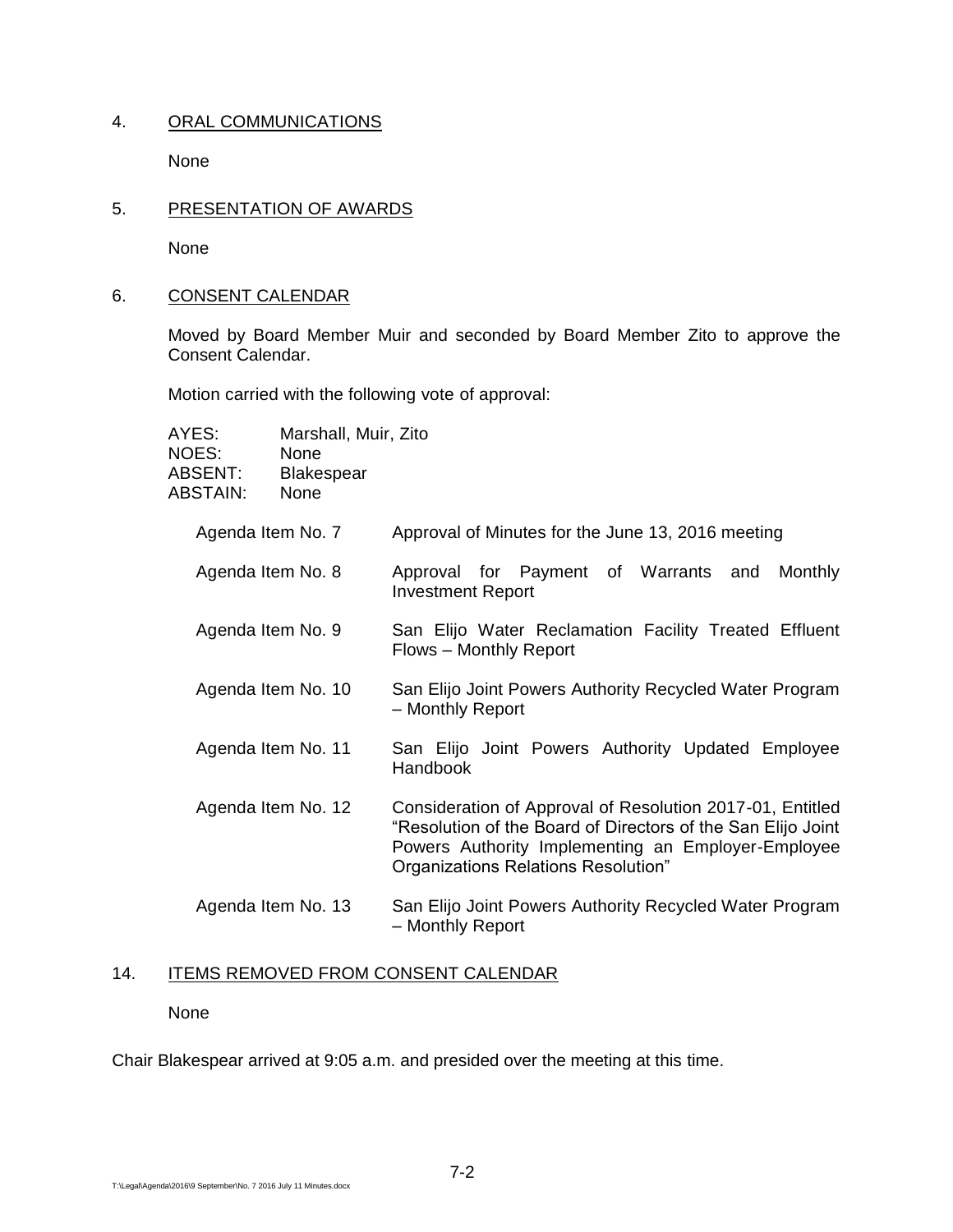## 15. RECYCLED WATER COST OF SERVICE STUDY AND PROPOSED WHOLESALE RATE INCREASE

General Manager Thornton gave a brief background on the SEJPA's recycled water utility and highlighted the wholesale agreements between the SEJPA and its water purveyors. The original SEJPA wholesale agreements were developed in the 1990's and were based on "index pricing". Index Pricing is an industry accepted pricing methodology that ensures pricing is set below that of potable water. However, for the SEJPA, index pricing created pricing complexities between its multiple water purveyors. Each water purveyor had different potable water rates, which resulted in the SEJPA selling its recycled water at multiple price points that created concerns at the end user level for pricing inequality. Mr. Thornton stated that in order to resolve these issues, the SEJPA Board moved to setting the price based on cost of service principles. This established the true cost of the utility and provided the basis for a defendable pricing structure.

A financial review, conducted in 2013, indicated that the program could transition to the cost of service pricing model. Based on this information, the SEJPA reached agreement with its water purveyors for moving toward cost of service methodologies for setting future water rates. Mr. Thornton informed the Board of Directors that the SEJPA retained Raftelis Financial Consultants (RFC) to prepare a recycled water cost of service update and to develop recommendations for future rate increases. The RFC report recommends 4% annual rate increases for both uninterruptible and interruptible customers through FYE 2020. Mr. Thornton noted that Staff recommends 4% annual increases only through FYE 2018 at which time Staff will review the need for further rate increases. He stated that this recommendation will be presented to the Board at the September 2016 Board meeting, which if approved will increase the price of recycled water to \$1,410 per acre-foot beginning October 1, 2016 and \$1,466 per AF on July 1, 2017. Mr. Thornton stated that the proposed rate increase will provide adequate revenues to fund 90 days operating cash, one year of debt service, and begin funding an asset repair and replacement reserve goal.

Moved by Board Member Muir and seconded by Board Member Zito to:

1. Review the Raftelis Financial Consultants Recycled Water Rate Review and Update; and

Motion carried with the following vote of approval:

| AYES:    | Blakespear, Marshall, Muir, and Zito |
|----------|--------------------------------------|
| NOES:    | <b>None</b>                          |
| ABSENT:  | <b>None</b>                          |
| ABSTAIN: | <b>None</b>                          |

## 16. CLOSED SESSION

The Board of Directors adjourned to closed session at 9:39 a.m., pursuant to Government Code Section 54957: Employee Performance Evaluation. Title: General Manager.